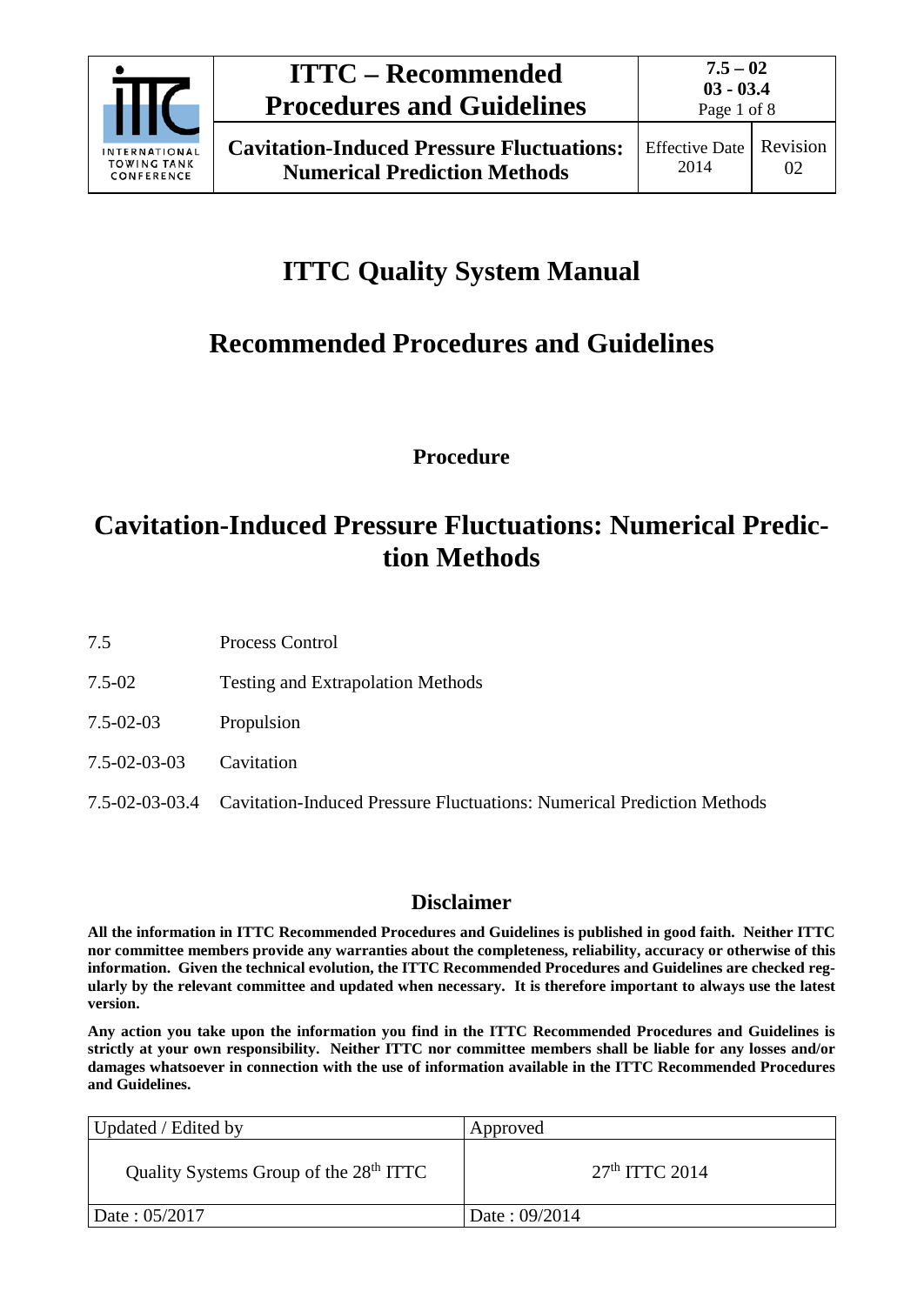

## **ITTC – Recommended Procedures and Guidelines**

**Cavitation-Induced Pressure Fluctuations: Numerical Prediction Methods**

### **Table of Contents**

| 1. PURPOSE OF PROCEDURE3                             |
|------------------------------------------------------|
| <b>NUMERICAL PREDICTION OF</b><br>2.                 |
| <b>CAVITATION-INDUCED PRESSURE</b><br>FLUCTUATIONS 3 |
| 2.1 Empirical Methods 3                              |
|                                                      |
|                                                      |
| 2.3 Calculations for Non - Cavitating                |
|                                                      |
|                                                      |

|  | 3.1 Parameter to be Taken into Account. |  |
|--|-----------------------------------------|--|
|  |                                         |  |
|  |                                         |  |
|  |                                         |  |
|  |                                         |  |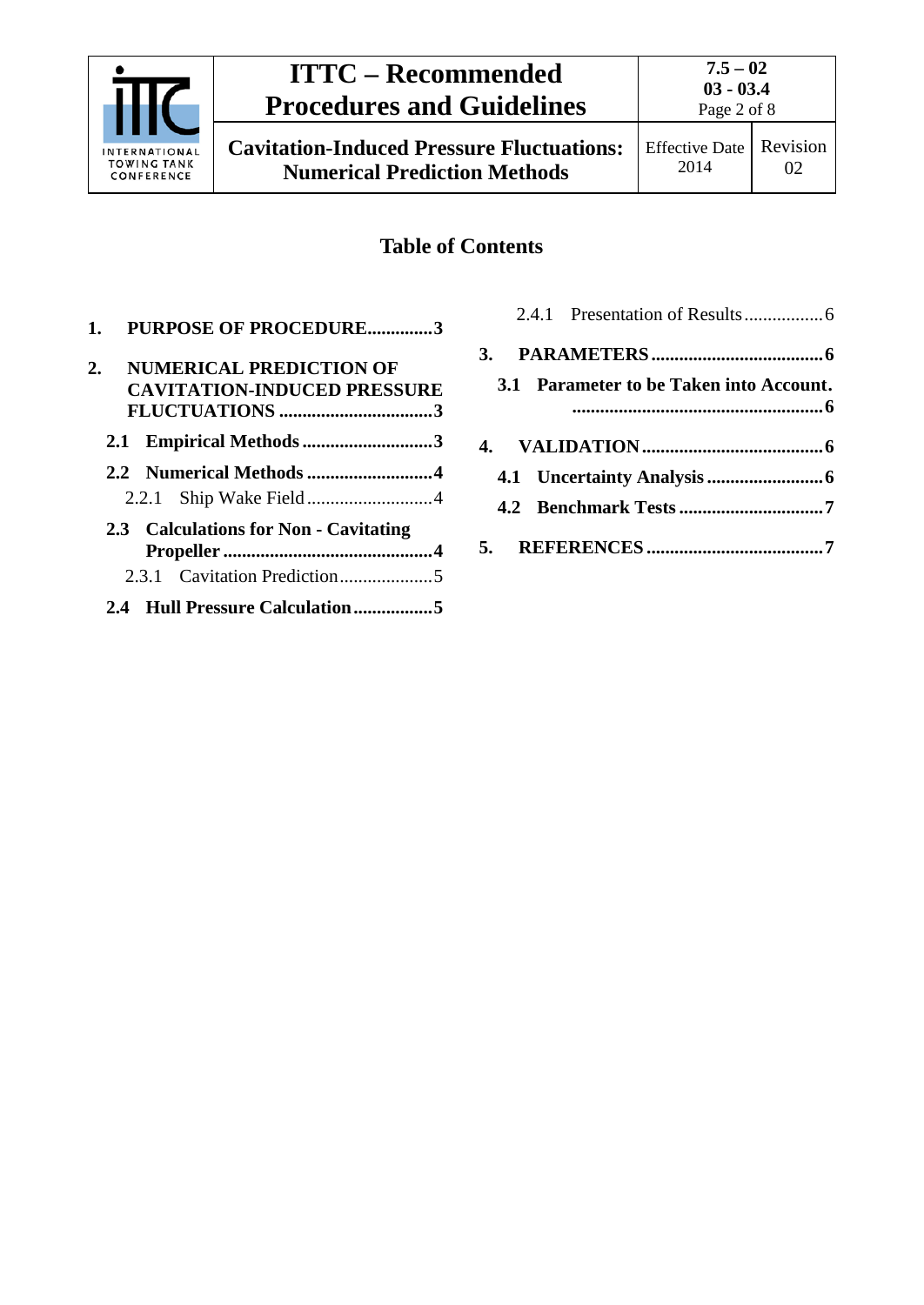

#### **Cavitation-Induced Pressure Fluctuations: Numerical Prediction Methods**

#### <span id="page-2-0"></span>**1. PURPOSE OF PROCEDURE**

The purpose of this procedure is to ensure accurate, consistent and reliable full-scale predictions of cavitation-induced pressure fluctuations.

The primary background document for this procedure is the report of the 23rd ITTC Specialist Committee on Cavitation Induced Pressure Fluctuations. References are given for typical methods. However, cited references do not supersede other, similar methods not cited.

#### <span id="page-2-1"></span>**2. NUMERICAL PREDICTION OF CAV-ITATION-INDUCED PRESSURE FLUCTUATIONS**

This section is written to provide guidance to naval architects in shipyards, owners and consultancies, including model basins, on how to use available methods.

Methods for calculation of cavitation-induced pressure generally fall into two categories: one that is based on empiricism, relying heavily on model test results, and one that is based on solving the flow problems by first principles. The two types of method will be treated separately here.

For both types of method, sometimes a code user cannot access or revise a code. This limits useful application, since theoretical or numerical inadequacies may not be apparent to a user, or may not be addressable via his own modifications to the code.

#### <span id="page-2-2"></span>**2.1 Empirical Methods**

Empirical methods are based on analysis of measured data, typically model test results. The analyses are usually statistical (e.g. Holden et al., 1980), but methods using neural networks (Koushan et al., 2000) are also used. For a successful analysis, a large number of tests should be included. However, the many parameters describing ship and propeller geometries and cavitation test conditions, as well as the constant development of ships and propellers, make it difficult to collect a sufficient amount of data. With these reservations in mind, empirical methods should be used in the early stage of design, particularly for a relatively traditional ship and propulsion arrangement.

Generally, the user of an empirical method should make sure that the ship and propeller under consideration are covered by the cases upon which the method was built. For this purpose it is most helpful if thorough documentation is available, including correlation with both model- and full-scale measurements.

The wake distribution is very difficult to predict with sufficient accuracy at the early stage of design. It can be done on a statistical basis for the type of ships under consideration, or by using a simplified description of the ship hull form. Usually the mean wake and the wake peak are needed.

The propeller geometry is usually described with a few overall parameters, including diameter, number of blades, pitch, and blade area ratio, skew and thickness. Tip unloading can be indicated by a reduction in pitch. It is important that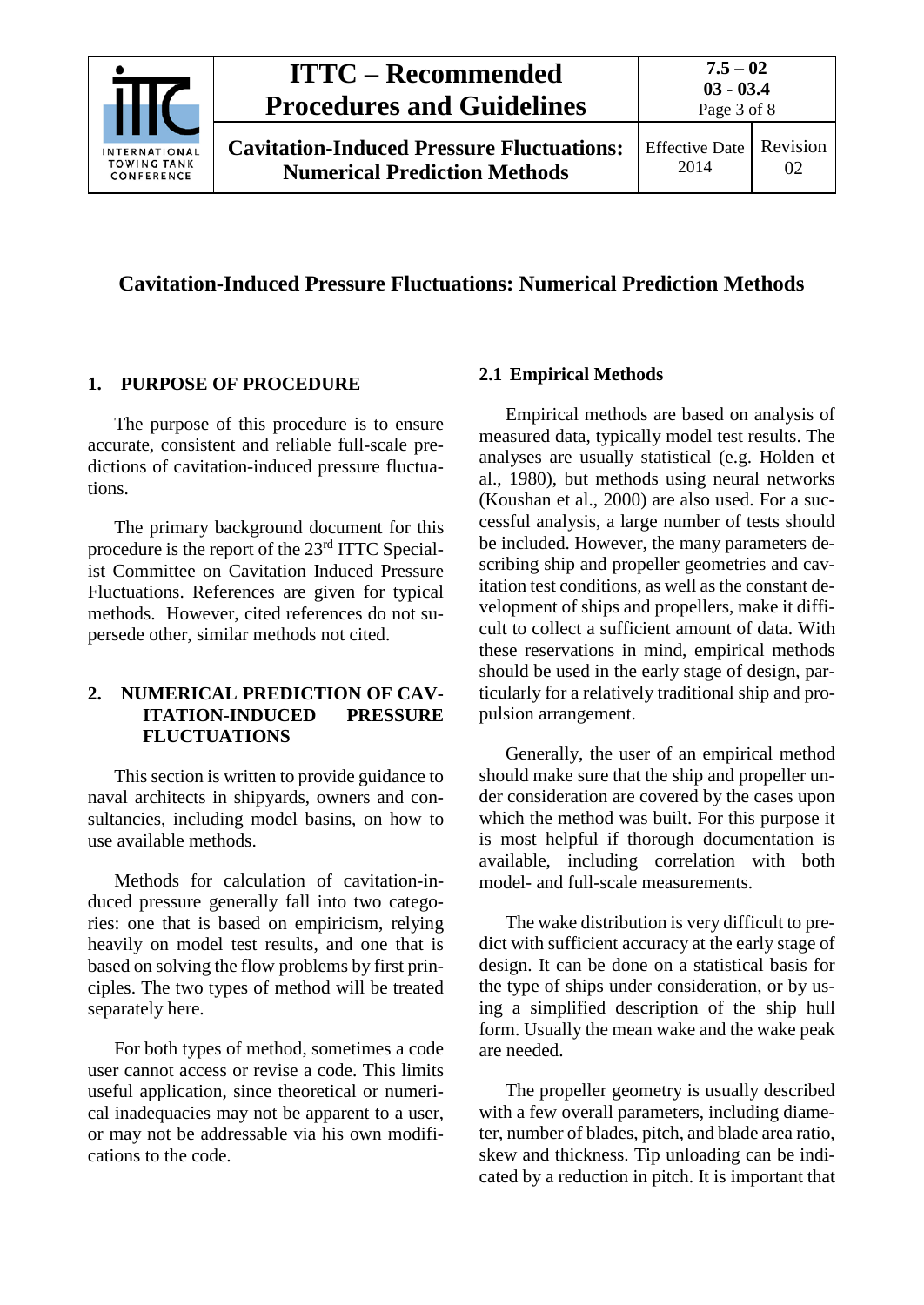

the basis of the method comprises the specific characteristics of the propeller in question.

Prediction of details of cavitation such as type (sheet, bubble, tip vortex etc.) and extent are not necessarily included in empirical methods. This generality of course requires that the cavitation performance of the propeller under investigation is similar to that of the propellers that are the basis of the method. If the cavitation is represented for instance by a simple formula for sheet cavitation, it should be evaluated whether this type is representative for the cavitation of the propeller being investigated.

Predictions of pressure are usually done at a few points or maybe at a single, representative point on the hull surface. Usually only pressures at blade frequency are predicted, but pressures at twice blade frequency may be calculated. The accuracy of those pressures is rather limited. If forces are required, pressure fluctuations should be predicted at several points, with phases.

#### <span id="page-3-0"></span>**2.2 Numerical Methods**

Ideally it ought to be possible to make a complete numerical calculation of cavitation-induced hull pressures given the hull, propeller geometry and operating conditions. However, most methods rely to some extent on model test results, in particular the onset flow to the propeller, i.e. the ship wake field, and the loading condition. Moreover, for the most part only sheet cavitation can be predicted with reliability, whereas it is somewhat more difficult, if at all possible, at the present stage of development to treat the other types of cavitation  $(22<sup>nd</sup> ITTC)$ Specialist Committee on Computational Methods for Propeller Cavitation, 1999).

#### <span id="page-3-1"></span>2.2.1 Ship Wake Field

The ship wake used as onset flow to the propeller can be computed directly, for instance by RANS methods (Larsson et al., 2000). The most common procedure, however, is to use results of wake surveys from model experiments. Many organizations scale those data to full scale and to effective wake. On the assumption that all calculations deal with the full-scale flow, both corrections should in principle be applied.

The loading condition *JT-KT* or *JQ-KQ* can also be defined on the basis of calculation only for full scale, but generally results of propulsion tests are used. Those results should be corrected to full scale, along with the wake distributions, to ensure the best description of the full-scale case.

Calculation of the effective wake, taking into account the interaction between the inflow vorticity and the propeller can be done by coupling a propeller panel method with an Euler or RANS solver (Choi, 2000; Choi & Kinnas, 2000a, 2000b, 2001; Rijpkema *et al*., 2013; Krasilnikov, 2013; Sánchez-Caja *et al*., 2014).

#### <span id="page-3-2"></span>**2.3 Calculations for Non - Cavitating Propeller**

Calculation of the flow over a propeller in the non - cavitating condition can be considered as the first step in the total computation. This calculation should generally be done by liftingsurface (vortex-lattice) or boundary-element (panel) methods that best and most reliably describe the flow  $(22<sup>nd</sup> ITTC, 1999)$ . This approach applies in particular to high-skew propellers. RANS methods for propellers in the flow abaft a ship hull have been developed but still need more validation. Those methods are still impractical for routine use.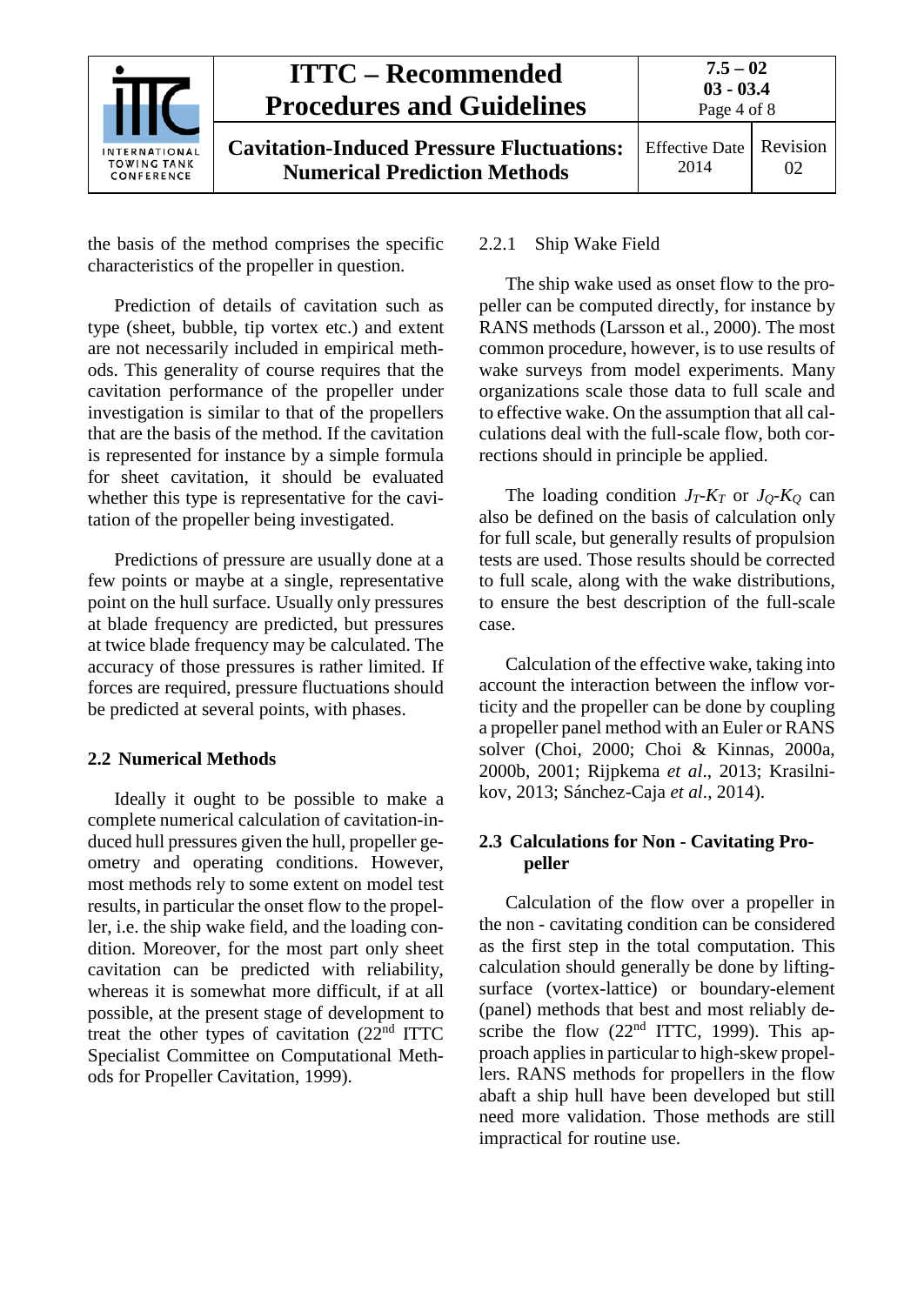| INTERNATIONAL<br><b>TOWING TANK</b><br>CONFERENCE | <b>ITTC – Recommended</b><br><b>Procedures and Guidelines</b>                           | $7.5 - 02$<br>$03 - 03.4$<br>Page 5 of 8 |                |
|---------------------------------------------------|-----------------------------------------------------------------------------------------|------------------------------------------|----------------|
|                                                   | <b>Cavitation-Induced Pressure Fluctuations:</b><br><b>Numerical Prediction Methods</b> | Effective Date<br>2014                   | Revision<br>02 |

#### <span id="page-4-0"></span>2.3.1 Cavitation Prediction

The prediction of cavitation serves dual purposes. First, it provides the basis for assessment of the detailed cavitation performance of a propeller with a view to modification if in a design situation. Second, it gives the cavity geometry, including its history, i.e. the time variation of the cavity volume. This variation is necessary for most hull surface-pressure calculation methods.

This committee has found it impossible to recommend one particular method for predicting cavitation. The general recommendation is to use the most-advanced and most-complete procedure available. The user should be aware of the limitations of the method used, both in the theory and found in comparisons with experiments. In the following paragraphs, recommendations, where possible, are given for prediction of the various types of cavitation.

Sheet cavitation is the most common and easiest type of cavitation to deal with theoretically. Most numerical procedures address this type. Some methods use 2-D cavitating profile techniques along with lifting-surface and boundary-element procedures for non - cavitating propellers. The most-advanced methods treat cavitation as an integral part of the procedure, with the non - cavitating analysis as a first step of an iterative procedure. Methods that can address partial as well as supercavitation should be used (Kinnas & Fine, 1994). Face (sheet) cavitation should be included, in particular if off-design conditions or controllable-pitch propellers are treated.

Tip vortex cavitation is an important type, in particular for high-skew propellers, for which the effects of blade sheet cavitation have been much reduced and where tip vortex cavitation plays an important role in fluctuating pressures. Only a few methods have been presented that address this type of cavitation (Szantyr, 2000).

For cloud, bubble, root and hub vortex cavitation, only a few methods have been published and are in use. For bubble cavitation, a method (Szantyr, 2000) for assessment relies on the dynamics of a test nucleus in the pressure field on the blade. For cloud cavitation there appears to be no reliable means of prediction.

RANS and two-phase flow methods are promising for the problem of a propeller in an inhomogeneous inflow with unsteady cavitation, though at present, its simulation accuracy (for sheet cavitation) still depends on many aspects, such as grid density, discretization scheme, turbulence model, and cavitation model, etc. (Salvatore, et al. 2009).

#### <span id="page-4-1"></span>**2.4 Hull Pressure Calculation**

As stated by the 22<sup>nd</sup> ITTC Specialist Committee on Cavitation Induced Pressure Fluctuations ( $22<sup>nd</sup> ITTC$ , 1999 pp. 555), "the key for the accurate prediction of unsteady hull pressures is accurate prediction of time variation of cavity volume." Assuming that this has been achieved in the earlier step of the calculation, the pressure in an unbounded fluid can be computed by the unsteady Bernoulli equation. Alternatively the acoustic wave propagation equation can be used (e.g. Bloor & Kinns, 2000), but this is hardly worthwhile for points close to the propeller. It is more difficult to include the effects of the hull and the free surface. Many organizations use solid hull boundary factors. Such factors should take into account the shape of the hull and the position of the points where the pressure is calculated. A more accurate, but also more complicated, approach is to include the actual hull shape. Here an additional boundary-value problem must be solved with no water penetrating the ship surface (Neumann condition) and usually a high-frequency condition on the free surface. For example, by regarding the unsteady sheet cavity as a modification to blade surface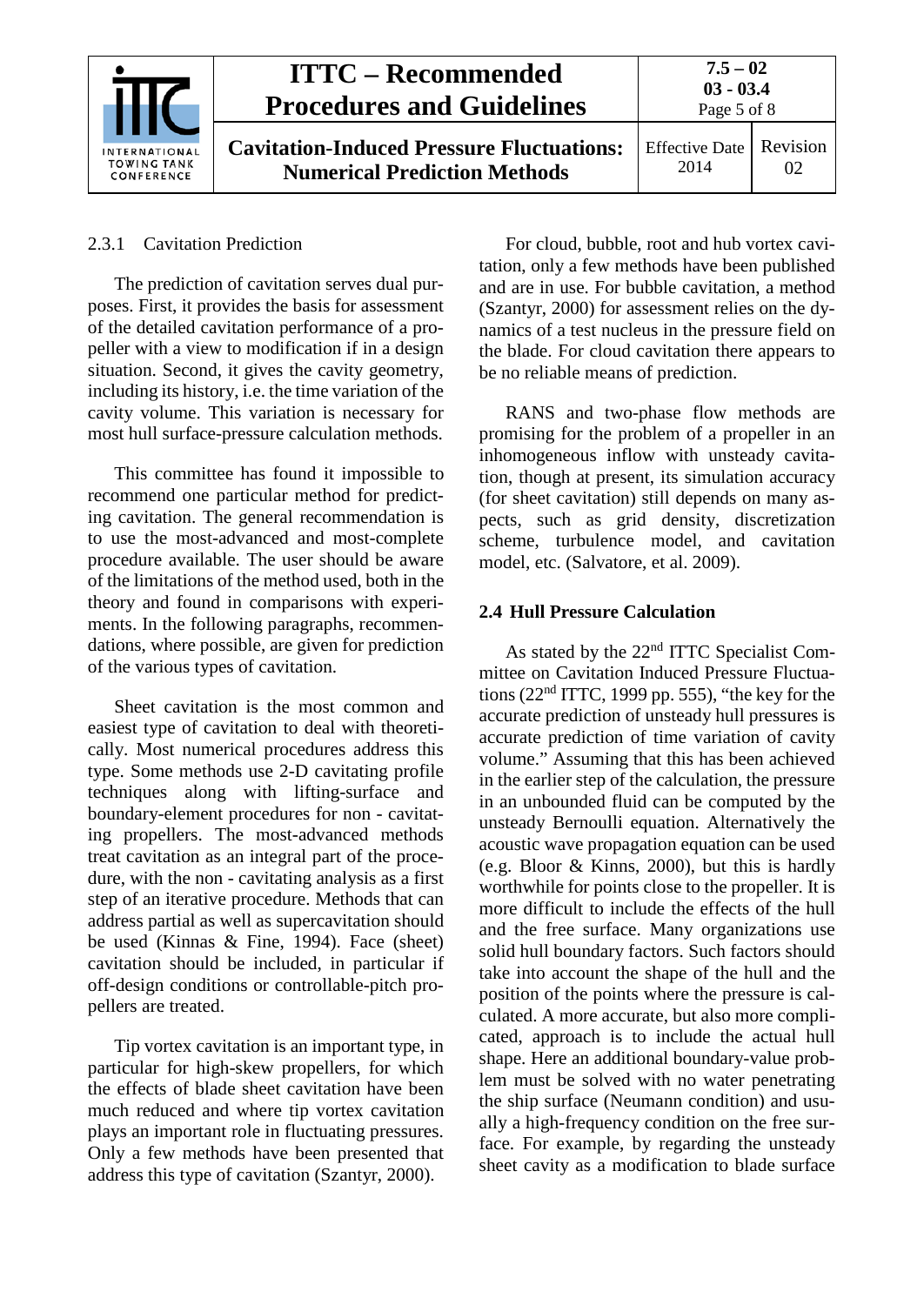

shape, the boundary-value problem for the hull with such a propeller having time-varying geometry can be solved by the surface panel method (Kanemaru and Ando, 2011). However, it remains unknown that, even if the time variation of cavity volume is accurately simulated, how much error would be introduced by solving the hull-propeller problem with a potential flow method.

#### <span id="page-5-0"></span>2.4.1 Presentation of Results

Results should be presented in terms of pressure amplitudes, phases, and time series up to typically third blade rate. It is hardly realistic that higher-order amplitudes can be predicted with sufficient reliability. Results of cavitation calculations should also be presented, stating which cavity model was used and which types of cavitation were treated.

#### <span id="page-5-2"></span><span id="page-5-1"></span>**3. PARAMETERS**

#### **3.1 Parameter to be Taken into Account**

The main parameters that need to be considered during pressure fluctuation computations are presented below. If we include the parameters "worthwhile to have," the computational accuracy could be improved.

#### General Information:

- Type of ship
- Engine power and RPM
- Propeller main particulars (diameter, blade number)
- Shaft immersion
- Tip clearance
- Ship main particulars (worthwhile to have)
- Propeller design conditions (worthwhile to have)

Propeller Operating Conditions:

- Onset flow axial velocity (ship wake) distribution
- Propeller RPM, thrust or torque
- Onset flow tangential and radial velocity distribution (worthwhile to have)
- Stern wave height (worthwhile to have)

#### Propeller Geometry:

• Detailed geometry (radial distributions of pitch, chord, skew, rake, and thickness; chordwise thickness and camber shapes)

#### Hull Geometry:

- Drawing of stern shape including arrangement of appendages to construct either calculation grid or hull boundary factors
- Offsets of ship stern and appendages (worthwhile to have).

#### <span id="page-5-4"></span><span id="page-5-3"></span>**4. VALIDATION**

#### **4.1 Uncertainty Analysis**

The trend of increasing reliance on numerical predictions in the shipbuilding community motivates a better understanding of the uncertainty of these predictions. A rigorous Verification and Validation (V&V) procedure has been proposed for CFD simulations (Stern, et al., 2001; 22nd ITTC 1999, pp. 213-218 (Uncertainty Analysis for CFD); ITTC Quality Manual Section 4.9-04-01-0l). However, there is no universally accepted V&V procedure for CFD.

While uncertainty assessment is well established in experimental fluid dynamics (EFD), it is still controversial in CFD (Larsson et al., 2000). One should not lose sight of the traditional comparisons of experimental data and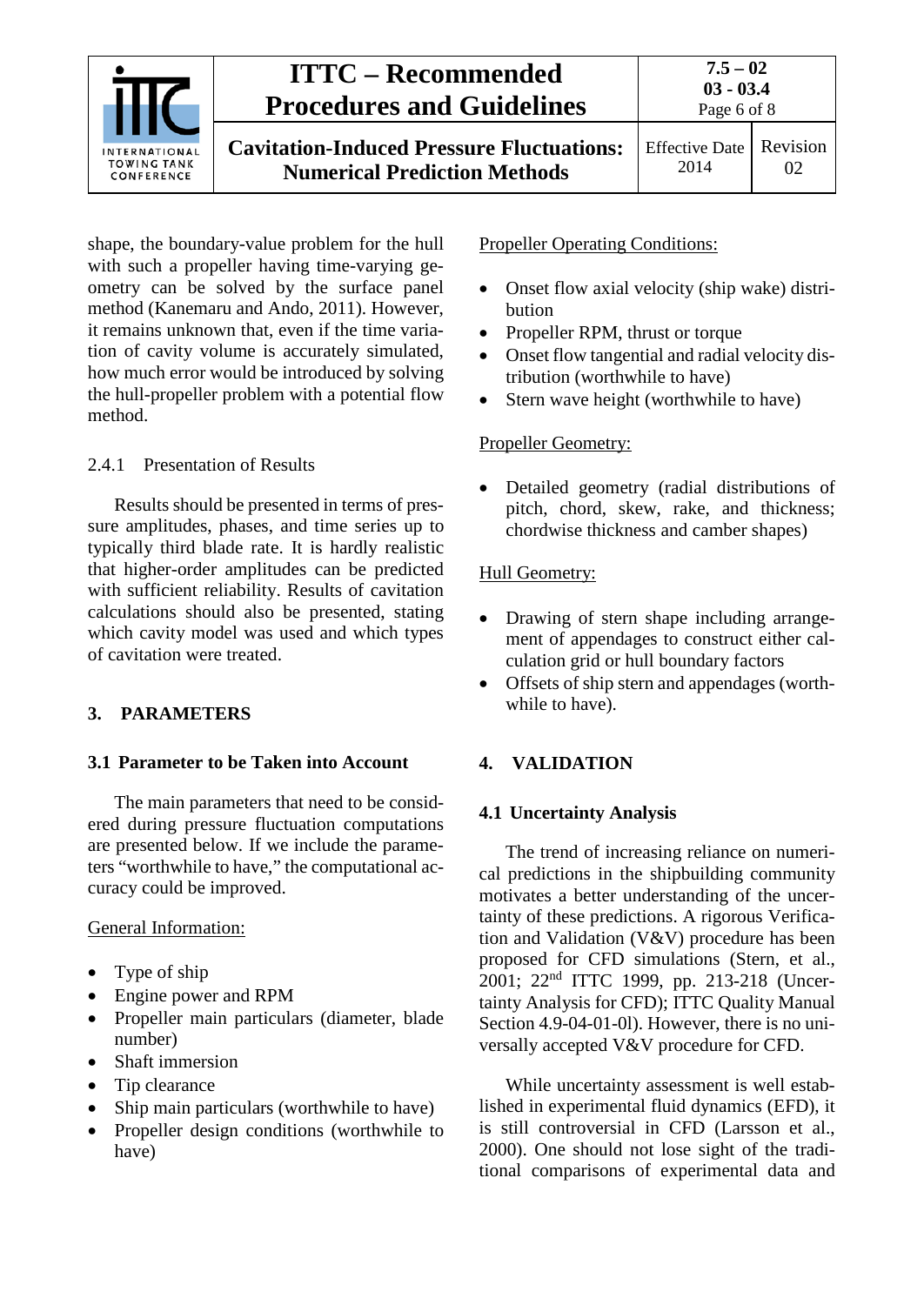| <b>INTERNATIONAL</b><br><b>TOWING TANK</b><br>CONFERENCE | <b>ITTC – Recommended</b><br><b>Procedures and Guidelines</b>                           | $7.5 - 02$<br>$03 - 03.4$<br>Page 7 of 8 |    |
|----------------------------------------------------------|-----------------------------------------------------------------------------------------|------------------------------------------|----|
|                                                          | <b>Cavitation-Induced Pressure Fluctuations:</b><br><b>Numerical Prediction Methods</b> | Effective Date   Revision<br>2014        | 02 |

computations and base everything on the V&V results (Ebert and Gorski, 2001).

#### <span id="page-6-0"></span>**4.2 Benchmark Tests**

The following selected ITTC reports presented experimental results of fluctuating pressures on hull. Since detailed data on neither propeller nor ship were presented, it is still not possible to do any comparative calculations based on the information in these reports alone.

- (1) Comparative Noise Measurements with the Sydney Express Propeller Model (16<sup>th</sup> 1981, vol. 1 pp.447-453)
- (2) Comparison of Hull Pressure Amplitudes for Sydney Express Propeller  $(17<sup>th</sup> 1984,$ vol. 1, pp.248-252)
- (3) Comparison of Propeller-Induced Hull Pressure Measurements for the "SYDNEY EX-PRESS" Propeller Models (18<sup>th</sup> 1987, vol. 1, pp.209-210)
- (4) Propeller-Induced Hull Pressures  $(19<sup>th</sup> 1990,$ vol. 1, pp.182-187)
- (5) Further Measurement of Pressure Fluctuation on 'SYDNEY EXPRESS' Propeller (19th 1990, vol. 1, pp.213-219)
- (6) Comparative Measurements on German Tanker "St. Michaelis" and the "Sydney Express" (20<sup>th</sup> 1993, vol. 1, pp.230-231)
- (7) Comparative Measurement of Pressure Fluctuation on the "St Michaelis" (20<sup>th</sup> 1993, vol. 1, pp.236-240)
- (8) Measurements of Hull Pressure Fluctuation  $(21<sup>st</sup> 1996, pp.65-69)$

(9) Measurement of Hull Pressure Fluctuation, Round Robin Tests (22nd 1999, vol. 2, pp.547-585)

#### <span id="page-6-1"></span>**5. REFERENCES**

- Bloor, C. and Kinns, R. (2000), "Development of acoustic boundary element models for the prediction of fluctuating hull forces due to propeller," Proc. NCT'50 Int. Conf. on Propeller Cavitation, Newcastle, U.K. pp 247 - 262.
- Choi, J.K. (2000), "Vortical Inflow Propeller Interaction Using an Unsteady Three-Dimensional Euler Solver," Ph.D. Thesis, Dep't of Civil Engineering, The University of Texas at Austin.
- Choi, J.K. & Kinnas, S. (2000a), "Non-axisymmetric Effective Wake Prediction by Using an Unsteady Three Dimensional Euler Solver," Proc. Propellers/Shafting 2000 Symposium, Virginia Beach, USA.
- Choi, J.K. & Kinnas, S. (2000b), "An unsteady 3-D Euler solver coupled with a cavitating propeller analysis method," Proc. 23rd Symp. on Naval Hydrodynamics, Val de Reuil, France, pp. 156-176.
- Choi, J.K. and Kinnas, S.A. (2001), "Prediction of non-axisymmetric effective wake by a three-dimensional Euler solver," J. of Ship Research, Vol. 45, No. 1, pp. 13-33.
- Ebert, M.P. and Gorski, J. (2001), "A Verification and Validation Procedure for Computational Fluid Dynamics Solutions," NSWC, Carderock Division Report No. 50-TR-2001/0006.
- Holden, K.O., Fagerjord, O. and Frostad, R. (1980), "Early design-stage approach to reducing hull surface forces due to propeller